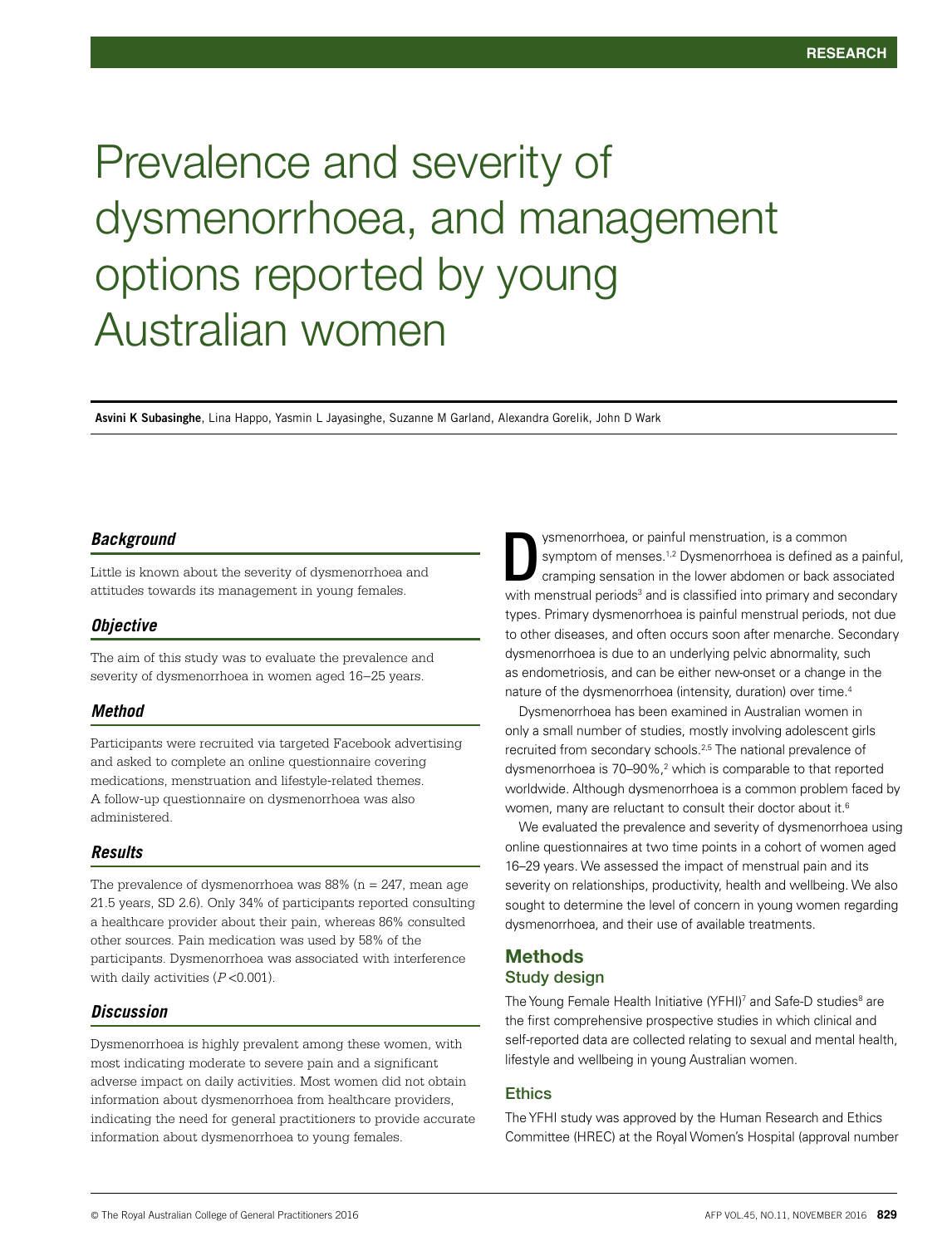11/14), and the Safe-D study by Melbourne Health HREC (approval number 2013.007). Procedures followed were in accordance with the Helsinki Declaration of 2000 as revised in 2002.

# Recruitment and inclusion criteria

Eligible participants were females aged 16−25 years and living in Victoria, Australia.7,8 Advertisements were posted on Facebook to recruit women into two general health studies called YFHI and Safe-D.

Clicking on the advertisement directed respondents to secure websites containing more information and where expressions of interest were registered. Prospective participants were then contacted by investigators and consented into the study.

Participation included the completion of a web-based questionnaire, using SurveyMonkey (www.surveymonkey.com) or Limesurvey (www.limesurvey.org), covering demographics, mental health, lifestyle and reproductive health. Existing participants from YFHI and the Safe-D study who had consented to be contacted for future studies were invited to fill in a followup dysmenorrhoea questionnaire.

## Collection of dysmenorrhoea data

Dysmenorrhoea was defined as 'period pain' of any severity in the six months preceding questionnaire completion. The nature of the dysmenorrhoea was ascertained according to time of onset in relation to menarche ('primary onset' at menarche, versus 'secondary onset' some years after menarche). This is not a reflection of whether the dysmenorrhoea itself was primary or secondary, as information on underlying disease was not ascertained for all participants.

The severity of pain and level of interference with daily activities were measured on a Likert scale (1 [little] to 10 [severe]). This rating was used to categorise participants according to the Numerical Rating Scale (NRS) for pain, which is useful in the assessment of dysmenorrhoea.<sup>9</sup> A rating of 1–3 was considered mild pain, 4–6 as moderate pain and 7–10 as severe pain.

#### Statistical analyses

Statistical analyses were performed using Stata version 11.1 (StatCorp LP, College Station, TX, USA). Analyses for associations between dysmenorrhoea and categorical variables were performed using Fisher's exact test. Ordered logistic regression was performed to determine the risk of interference on aspects of daily living. A two-sided *P* <0.05 was defined as statistically significant.

It is important to note that there were missing data from participants for various questions (4−10%). Therefore, we present prevalence estimates using different denominators for a number of questions.

#### **Results**

Baseline questionnaire data were available from 250 YFHI respondents and 228 Safe-D participants. Follow-up questionnaires were completed by 247 participants (YFHI n = 141, Safe-D n = 106; Figure 1). This represented a 69% response rate (247/359).

A difference in age was found between YFHI and Safe-D participants who completed the follow-up questionnaire (Figure 1). However, after adjustment for a delay in the inclusion of participants aged 16–17 years in the YFHI study, no differences in age were observed. Thus, the two data sets were collated and the results of pooled data are presented in this paper.

#### Descriptive statistics

Dysmenorrhoea was reported by 88%  $(n = 207/236)$  of respondents who completed the follow-up dysmenorrhoea questionnaire and had had a period in the past 12 months. This was comparable to the prevalence found in the respondents who completed the baseline questionnaires (86%, n = 369/431). Those who reported dysmenorrhoea at baseline did not differ, with respect to age, marital status or education level, from those not reporting dysmenorrhoea. However, a greater proportion of those who experienced dysmenorrhoea reported depression (32% versus 19%, *P* = 0.04)

and had experienced a pregnancy (24% versus 4%, *P* = 0.02; Table 1).

At follow-up, 19% reported mild dysmenorrhoea, 49% moderate and 32% severe. Dysmenorrhoea commenced at menarche for 70% (n = 144/207) of respondents ('primary onset' dysmenorrhoea), while for 30% (n = 63/207) dysmenorrhoea commenced some years after menarche ('secondary onset' dysmenorrhoea).

## Primary versus secondary onset dysmenorrhoea

No significant differences were observed between those who reported primary onset of dysmenorrhoea and secondary onset of dysmenorrhoea with regards to age (21.8  $\pm$  2.5 versus 21.4  $\pm$  2.6;  $P = 0.02$ , current use of hormonal contraceptives (60% versus 51%; *P* = 0.2) and severity of dysmenorrhoea  $(P = 0.7)$ .

## Reported management options for dysmenorrhoea

At follow-up, use of pain medication was reported by 58% (n = 120/206) of respondents with dysmenorrhoea. Pain medication included paracetamol, aspirin, mefenamic acid and ibuprofen. Those with severe dysmenorrhoea were more likely to use pain medication when compared with those who experienced moderate or mild period pain (73% versus 56% and 30%, respectively;  $P = 0.001$ ).

Hormonal contraception was used by 57% (n = 140/247) of women, with 74% using the combined oral contraceptive pill (COCP), 13% etonogestrel implant, 9% levonorgestrel intrauterine device, 2% progestogen-only oral contraceptive pill, and 2% medroxyprogesterone acetate injection. Period pain was the reason for using hormonal contraception in 36%  $(n = 45/117)$ . There was no significant difference in hormonal contraceptive use between respondents who experienced dysmenorrhoea and respondents who did not  $(P = 0.6)$ .

Most respondents with dysmenorrhoea (92%; n = 190/207) indicated using nonpharmacological measures, either alone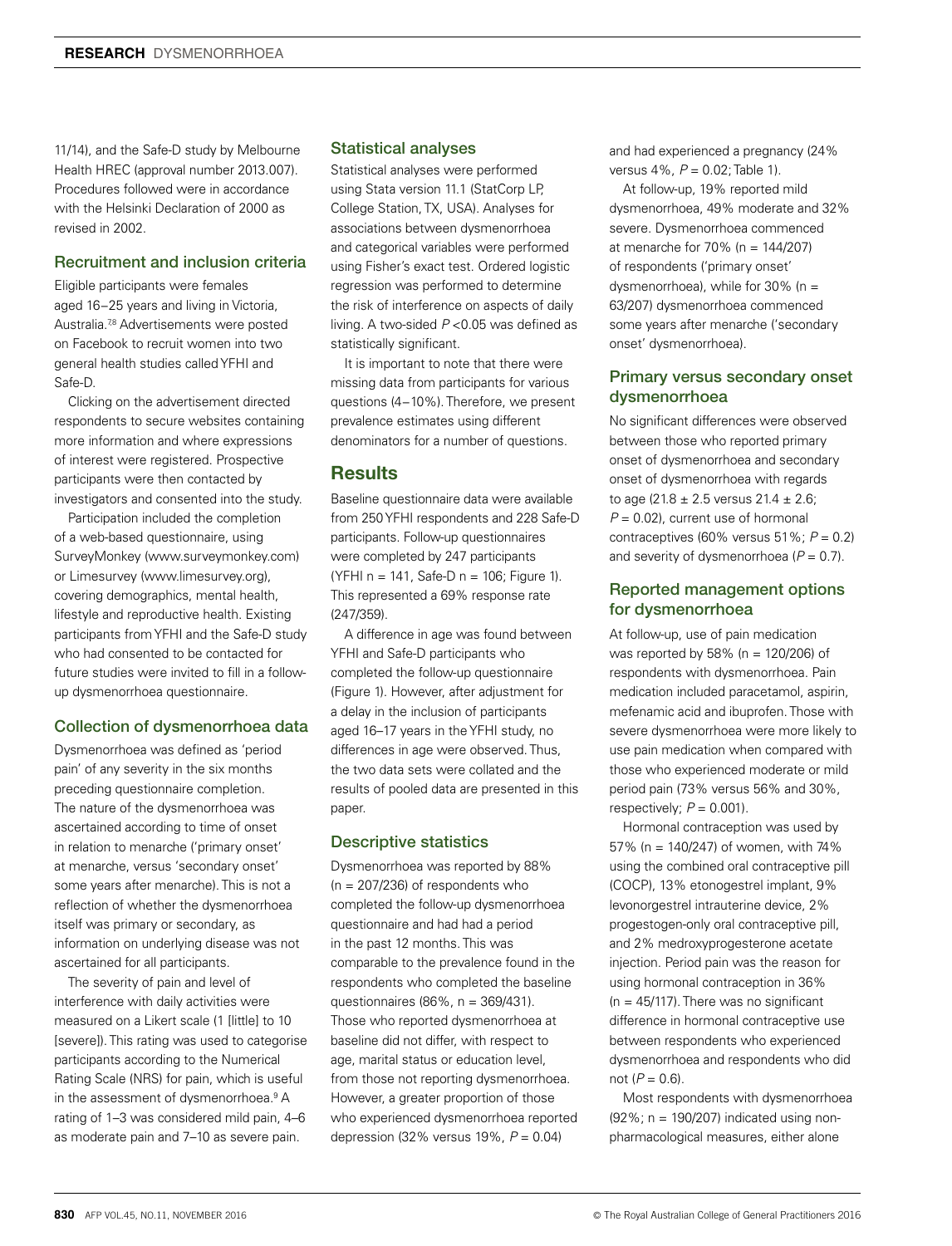or in conjunction with analgesics, to relieve period pain. The use of heat packs was most popular, with  $54\%$  (n = 112) reporting their use, followed by hot baths  $(37\%; n =$ 77), meditation  $(7\%; n = 15)$  and exercise  $(2\%: n = 3)$ .

# Association between dysmenorrhoea and consultations

Only 34% ( $n = 71/207$ ) of those with dysmenorrhoea had ever consulted a healthcare provider about period pain. Participants with severe dysmenorrhoea  $(53\%; n = 34/64)$  were more likely to consult their healthcare provider than those with mild  $(13\%; n = 5/39)$  or moderate (31%; n = 30/98) dysmenorrhoea (*P* <0.001). Approximately 86% (n = 176/206) who experienced dysmenorrhoea had sought information about period pain from other sources (eg internet, social media, friends, magazines), including 34%  $(n = 69/206)$  who obtained information from family members.



Initiative (YFHI) and Safe-D participants

# Impact of dysmenorrhoea on quality of life

More severe dysmenorrhoea was associated with greater risk of interference in numerous aspects of daily living (work/ study attendance and productivity; relationships with family, friends and partners; exercise; sexual activity [*P* <0.001; Table 2]). Among respondents experiencing dysmenorrhoea, 24% (n = 50/207) required time off work or study in the preceding six months because of the pain. Taking time off because of period pain was associated with the severity of dysmenorrhoea (52% [n = 33/64] in severe dysmenorrhoea, 15% [n  $= 15/98$ ] in moderate and 3%  $[n = 1/39]$  in mild; *P* <0.001).

# **Discussion**

The very high prevalence of dysmenorrhoea among the study participants falls within the range reported in a systematic review conducted by the World Health Organization.10 A greater proportion of those who experienced dysmenorrhoea also reported depression, compared with those who did not. This finding is supported by that reported in a case-control study comprising 424 adolescents,<sup>11</sup> and is intuitive as dysmenorrhoea may have a negative impact on quality of life.

While a large proportion of

women reported moderate to severe dysmenorrhoea, approximately 60% of these used pain medication for relief. By contrast, 82% of women with moderate or severe dysmenorrhoea reported using non-pharmacological measures, such as heat therapy, despite the limited and inconsistent evidence for their efficacy in dysmenorrhoea.<sup>12</sup> The discrepancy between the use of pharmacological and non-pharmacological measures may suggest inherent resistance in young women towards the use of pharmacological analgesics. Alternatively, there may be a lack of knowledge of pharmacological treatments for dysmenorrhoea. Further research may shed more light on these issues.

It is surprising that there was no relationship between COCPs and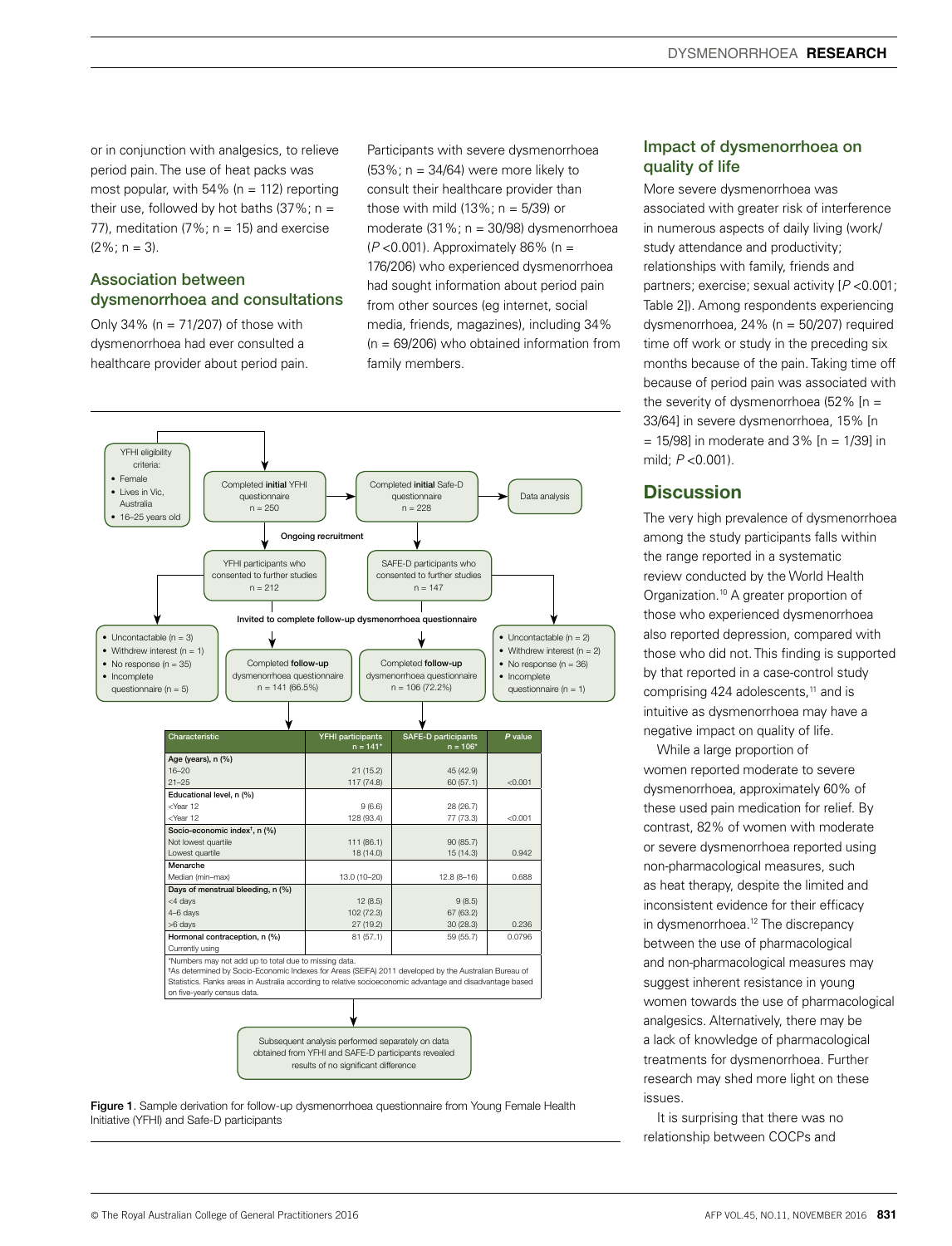dysmenorrhoea, given the high prevalence of dysmenorrhoea in our cohort and that COCPs are widely used for the treatment of dysmenorrhoea in both sexually active and non–sexually active women.13 This unexpected finding may reflect the wide variety of indications for the use of hormonal contraception in young women, regardless of whether they experienced dysmenorrhoea. Indeed, approximately one-third of women using hormonal contraception stated that dysmenorrhoea was the reason for use of these agents. We did not assess the level of alleviation women with dysmenorrhoea achieved with the use of hormonal contraception. Data pertaining to their use and effectiveness was not obtained in this study and represents an avenue for further research in this group of women.

Although severe pain was more likely to prompt a consultation than milder pain, the majority of women with moderate to severe dysmenorrhoea had never sought medical attention for dysmenorrhoea. The low frequency with which women seek medical attention for dysmenorrhoea has been previously described.6 This is particularly relevant in young women who perceive dysmenorrhoea to be a common menstrual complaint that needs to be tolerated, and thus find difficulty determining if and when to seek medical attention.<sup>6</sup> By contrast, 86% of women with dysmenorrhoea had sought information about period pain from other sources such as the internet and family members. These sources may be perceived as 'more accessible' to young women than a healthcare practitioner, but represent a greater potential for misinformation. These findings highlight the need for accessible, reliable and helpful information with which young women are comfortable.

A three-pronged approach could be taken to better inform young women of dysmenorrhoea and associated support services. First, informative leaflets could be handed out to girls in schools by the school nurse so that adolescent females are familiar with the symptoms for dysmenorrhoea, which they can observe, and for which they can contact their GP if they require prescription pain medication. Second, health professionals could be more proactive in asking about this sensitive topic so that if young women have dysmenorrhoea they may be more likely to discuss their pain. Third, given the information-seeking behaviours reported

in this sample, health professionals and schools could promote the use of reliable websites on which accurate information on dysmenorrhoea is published.

Dysmenorrhoea significantly affects the quality of life of females in our sample. Approximately 50% of women with

#### Table 1. Characteristics of respondents who experienced dysmenorrhoea versus those who did not at baseline

|                                           |                             | <b>No</b>                |                |
|-------------------------------------------|-----------------------------|--------------------------|----------------|
| <b>Topics</b>                             | Dysmenorrhoea*<br>$n = 369$ | dysmenorrhoea*<br>n = 62 | <b>P</b> value |
| Age (years) mean ± SD                     | $21.5 \pm 2.7$              | $21.4 \pm 2.4$           | 0.8            |
| <b>Marital status</b>                     |                             |                          |                |
| Never married                             | 315 (87.3)                  | 53 (85.5)                | 0.7            |
| Married/de facto                          | 44 (12.7)                   | 9(14.5)                  |                |
| Level of education                        |                             |                          |                |
| No tertiary qualification                 | 105 (28.8)                  | 18 (29.0)                | 0.7            |
| Undergraduate (or equivalent)             | 231 (63.3)                  | 41 (66.1)                |                |
| Postgraduate (or equivalent)              | 29 (8.0)                    | 3(4.8)                   |                |
| Employment                                |                             |                          |                |
| No paid employment                        | 103 (28.2)                  | 22 (35.5)                | 0.2            |
|                                           | 37(10.1)                    | 5(8.1)                   |                |
| Labourer or related work                  | 81 (22.2)                   | 7(11.3)                  |                |
|                                           | 144 (39.5)                  | 28 (45.2)                |                |
| Managerial or professional occupation     |                             |                          |                |
| Clerical or related work                  |                             |                          |                |
| SEIFA quartiles <sup>t</sup>              |                             |                          |                |
| Not lowest quartile                       | 309 (84.7)                  | 47 (77.1)                | 0.1            |
| Lowest quartile                           | 56 (15.3)                   | 14 (23.0)                |                |
| Current smoker                            | 40 (11.3)                   | 8(13.3)                  | 0.6            |
| Alcohol consumption in the last 12 months |                             |                          |                |
| $\leq$ Once a month                       | 91 (32.2)                   | 19 (39.6)                | 0.5            |
| 2-3 days a month                          | 70 (24.7)                   | 11 (22.3)                |                |
| 1-2 days a week                           | 92(32.5)                    | 16 (33.3)                |                |
| $\geq$ 3 days a week                      | 30(10.6)                    | 2(4.2)                   |                |
| Depression                                | 117 (32.1)                  | 12 (19.4)                | 0.04           |
| Experienced a pregnancy                   | 24 (8.8)                    | 4(8.5)                   | 0.02           |
| Current hormonal contraception use        | 134 (36.4)                  | 24 (38.7)                | 0.7            |

*SEIFA, Socio-Economic Indices for Areas.\*n (%) unless specified otherwise; † As determined by Socio-Economic Indexes for Areas (SEIFA) 2011 developed by the Australian Bureau of Statistics. Ranks areas in Australia according to relative socioeconomic advantage and disadvantage based on five-yearly census data. There were missing data for information regarding the prevalence of dysmenorrhoea for 47 participants. Numbers may not add up to 100% due to missing values.*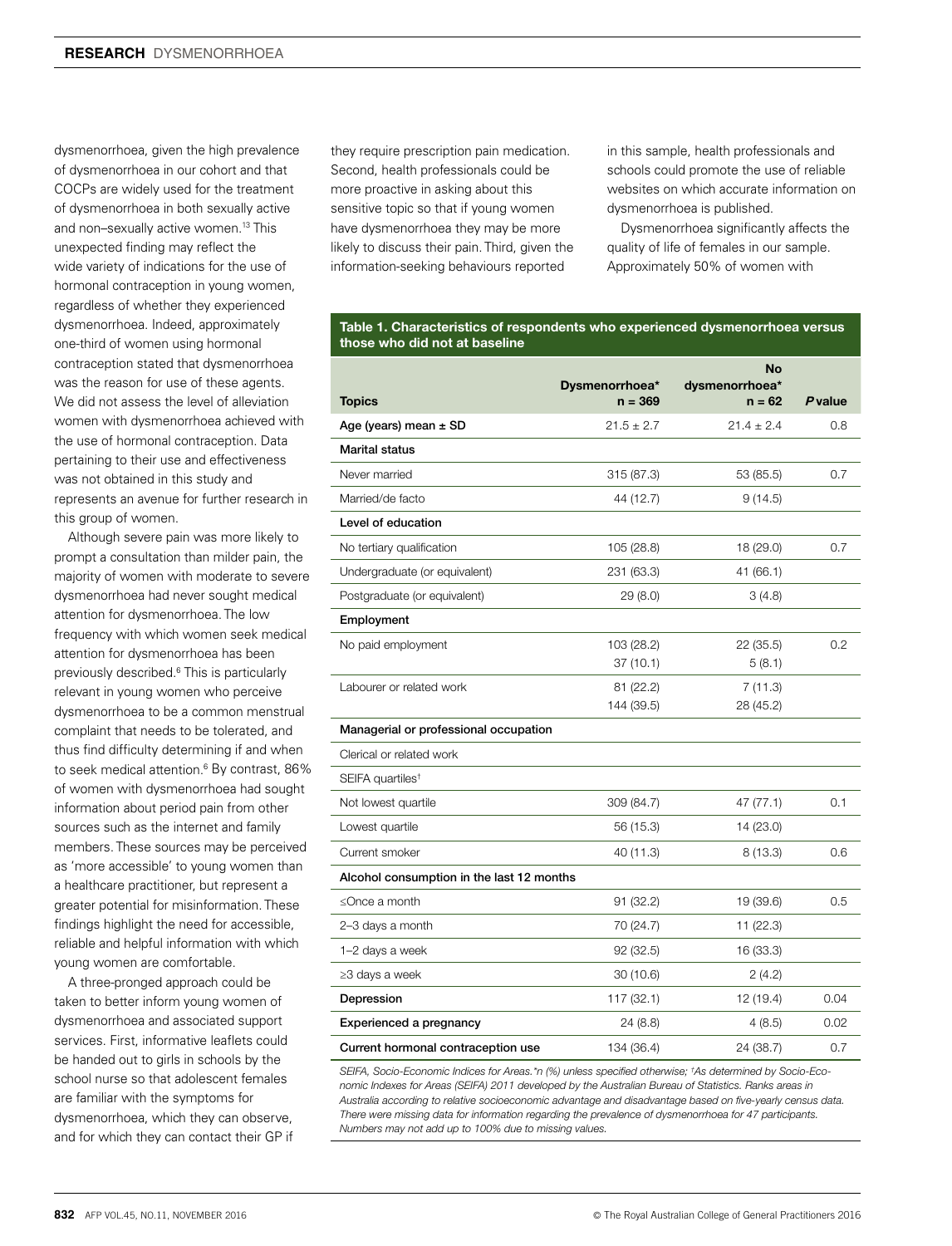| Table 2. Relationship between severity of dysmenorrhoea and impact on normal daily activities |                   |                |              |         |                                        |  |  |
|-----------------------------------------------------------------------------------------------|-------------------|----------------|--------------|---------|----------------------------------------|--|--|
| Interference                                                                                  | Mild $n$ (%)      | Moderate n (%) | Severe n (%) | P value | OR <sup>†</sup> (95% CI <sup>‡</sup> ) |  |  |
| Daily activities                                                                              |                   |                |              |         |                                        |  |  |
| None                                                                                          | 8 (20.5)          | 7(7.2)         | O(0)         |         |                                        |  |  |
| Mild                                                                                          | 31 (79.5)         | 70 (72.2)      | 26 (41.9)    | < 0.001 | 7.1<br>$(4.2 - 12.0)$                  |  |  |
| Moderate                                                                                      | O(0)              | 19 (19.6)      | 12 (19.4)    |         |                                        |  |  |
| Major                                                                                         | (0)               | 1(1.0)         | 24 (38.7)    |         |                                        |  |  |
| Work/study attendance                                                                         |                   |                |              |         |                                        |  |  |
| None                                                                                          | 3(37.5)           | 9(19.2)        | 3(6.0)       |         |                                        |  |  |
| Mild                                                                                          | 5(62.5)           | 26 (55.3)      | 15 (30.0)    | < 0.001 | 3.1<br>$(1.3 - 7.6)$                   |  |  |
| Moderate                                                                                      | O(0)              | 10 (21.3)      | 15 (40.0)    |         |                                        |  |  |
| Major                                                                                         | O(0)              | 2(4.3)         | 12 (24.0)    |         |                                        |  |  |
| Work/study productivity                                                                       |                   |                |              |         |                                        |  |  |
| None                                                                                          | 6(46.2)           | 9(14.8)        | 4(7.7)       |         |                                        |  |  |
| Mild                                                                                          | 6(46.2)           | 34 (55.7)      | 20 (38.5)    | < 0.001 | 3.7<br>$(2.1 - 6.5)$                   |  |  |
| Moderate                                                                                      | 1(7.7)            | 16 (26.2)      | 11 (21.2)    |         |                                        |  |  |
| Major                                                                                         | O(0)              | 2(3.3)         | 17 (32.7)    |         |                                        |  |  |
| Friendships                                                                                   |                   |                |              |         |                                        |  |  |
| None                                                                                          | 3(60.0)           | 14 (26.4)      | 6(14.3)      |         |                                        |  |  |
| Mild                                                                                          | 2(40.0)           | 28 (52.8)      | 14 (33.3)    | 0.002   | 3.9<br>$(1.9 - 7.7)$                   |  |  |
| Moderate                                                                                      | O(0)              | 11 (20.8)      | 15 (35.7)    |         |                                        |  |  |
| Major                                                                                         | O(0)              | O(0)           | 7(16.7)      |         |                                        |  |  |
| Family relationships                                                                          |                   |                |              |         |                                        |  |  |
| None                                                                                          | 6(66.7)           | 13 (24.1)      | 5(12.2)      |         |                                        |  |  |
| Mild                                                                                          | 3(33.3)           | 30(55.6)       | 14 (34.2)    | < 0.001 | 4.7<br>$(2.4 - 9.0)$                   |  |  |
| Moderate                                                                                      | O(0)              | 11 (20.4)      | 15 (36.6)    |         |                                        |  |  |
| Major                                                                                         | O(0)              | 0(0)           | 7(17.1)      |         |                                        |  |  |
| Relationship with partner                                                                     |                   |                |              |         |                                        |  |  |
| None                                                                                          | 3(30.0)           | 9(16.1)        | 3(8.1)       |         |                                        |  |  |
| Mild                                                                                          | 7(70.0)           | 26 (46.4)      | 12 (32.4)    | 0.004   | 3.2<br>$(1.7 - 5.9)$                   |  |  |
| Moderate                                                                                      | O(0)              | 18 (32.1)      | 12 (32.4)    |         |                                        |  |  |
| Major                                                                                         | $\left( 0\right)$ | 3(5.4)         | 10 (27.0)    |         |                                        |  |  |
| Sexual activity                                                                               |                   |                |              |         |                                        |  |  |
| None                                                                                          | 1(5.6)            | 3(4.3)         | 1(2.2)       |         |                                        |  |  |
| Mild                                                                                          | 9(50.0)           | 23 (32.9)      | 7(15.6)      | 0.005   | 2.7<br>$(1.6 - 4.6)$                   |  |  |
| Moderate                                                                                      | 4(22.2)           | 18 (25.7)      | 6(13.3)      |         |                                        |  |  |
| Major                                                                                         | 4(22.2)           | 26 (37.1)      | 31 (68.9)    |         |                                        |  |  |
| Exercise                                                                                      |                   |                |              |         |                                        |  |  |
| None                                                                                          | 7(26.9)           | 5(5.8)         | 2(3.6)       |         |                                        |  |  |
| Mild                                                                                          | 16 (61.5)         | 37 (43.0)      | 12(21.4)     | < 0.001 | 4.9<br>$(3.0 - 7.9)$                   |  |  |
| Moderate                                                                                      | 3(11.5)           | 30 (34.9)      | 12 (21.4)    |         |                                        |  |  |
| Major                                                                                         | O(0)              | 14 (16.3)      | 30 (53.6)    |         |                                        |  |  |
| Cl. confidence interval: OR. odds ratio                                                       |                   |                |              |         |                                        |  |  |

*CI, confidence interval; OR, odds ratio † Odds ratio, as determined by ordinal logistic regression analyses ‡ 95% confidence interval*